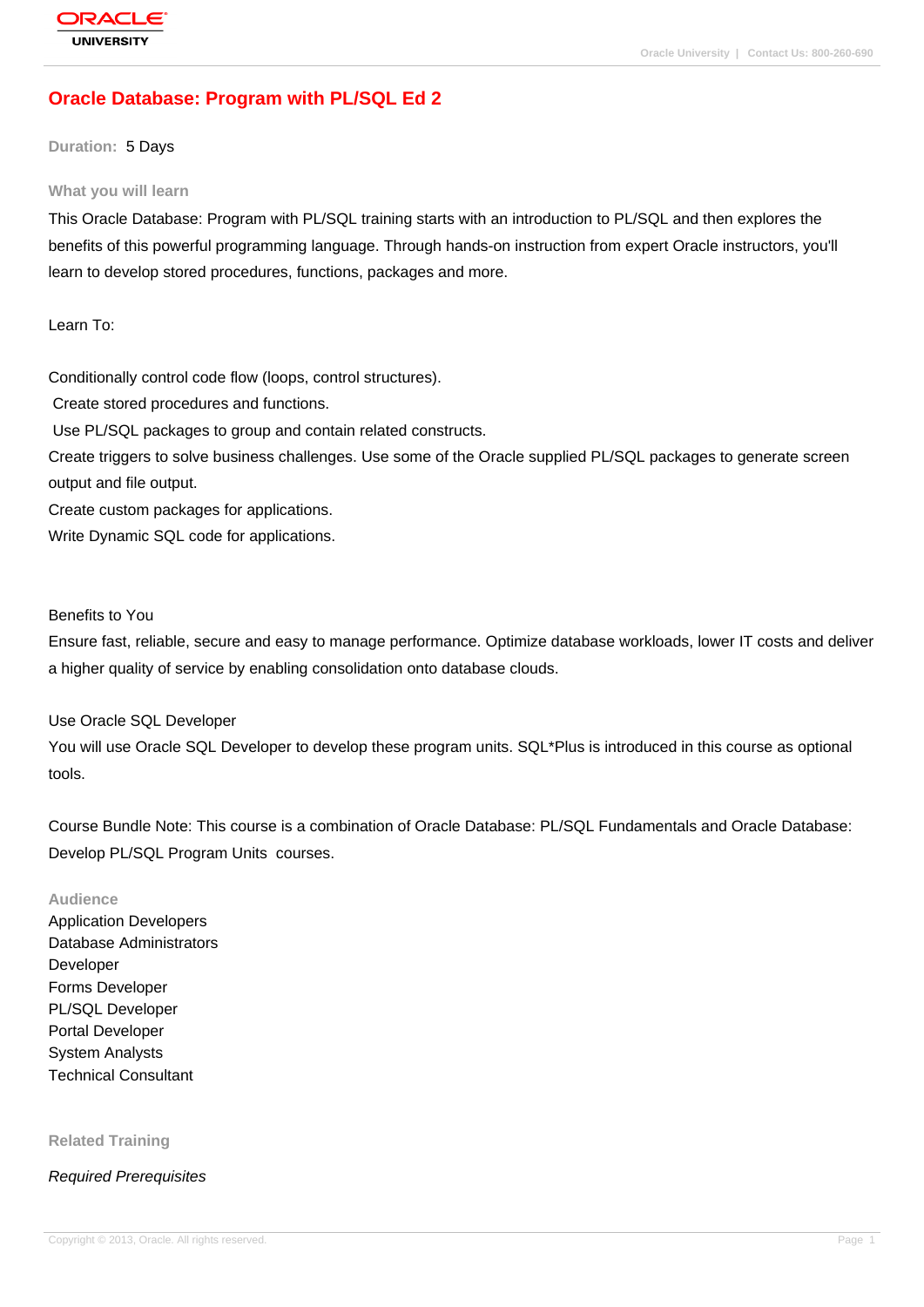Oracle Database: Introduction to SQL

Oracle Database: SQL Workshop I Ed 2

Oracle Database: SQL Workshop II Ed 2

Suggested Prerequisites Previous programming experience

#### **Course Objectives**

Manage dependencies between PL/SQL subprograms

Use PL/SQL programming constructs and conditionally control code flow (loops, control structures, and explicit cursors)

Create stored procedures and functions

Use conditional compilation to customize the functionality in a PL/SQL application without removing any source code

Use the Oracle supplied PL/SQL packages to generate screen output, file output and mail output

Write dynamic SQL for more coding flexibility

Create overloaded package subprograms for more flexibility

Create triggers to solve business challenges

Create and debug stored procedures and functions

Describe the features and syntax of PL/SQL

Design PL/SQL anonymous blocks that execute efficiently

Design PL/SQL packages to group related constructs

Handle runtime errors

**Course Topics**

#### **Introduction**

Course Objectives Course Agenda Describe the Human Resources (HR) Schema PL/SQL development environments available in this course Introduction to SQL Developer

**Working with Oracle Cloud Exadata Express Cloud Service** Introduction to Oracle Database Exadata Express Cloud Service Accessing Cloud Database using SQL Workshop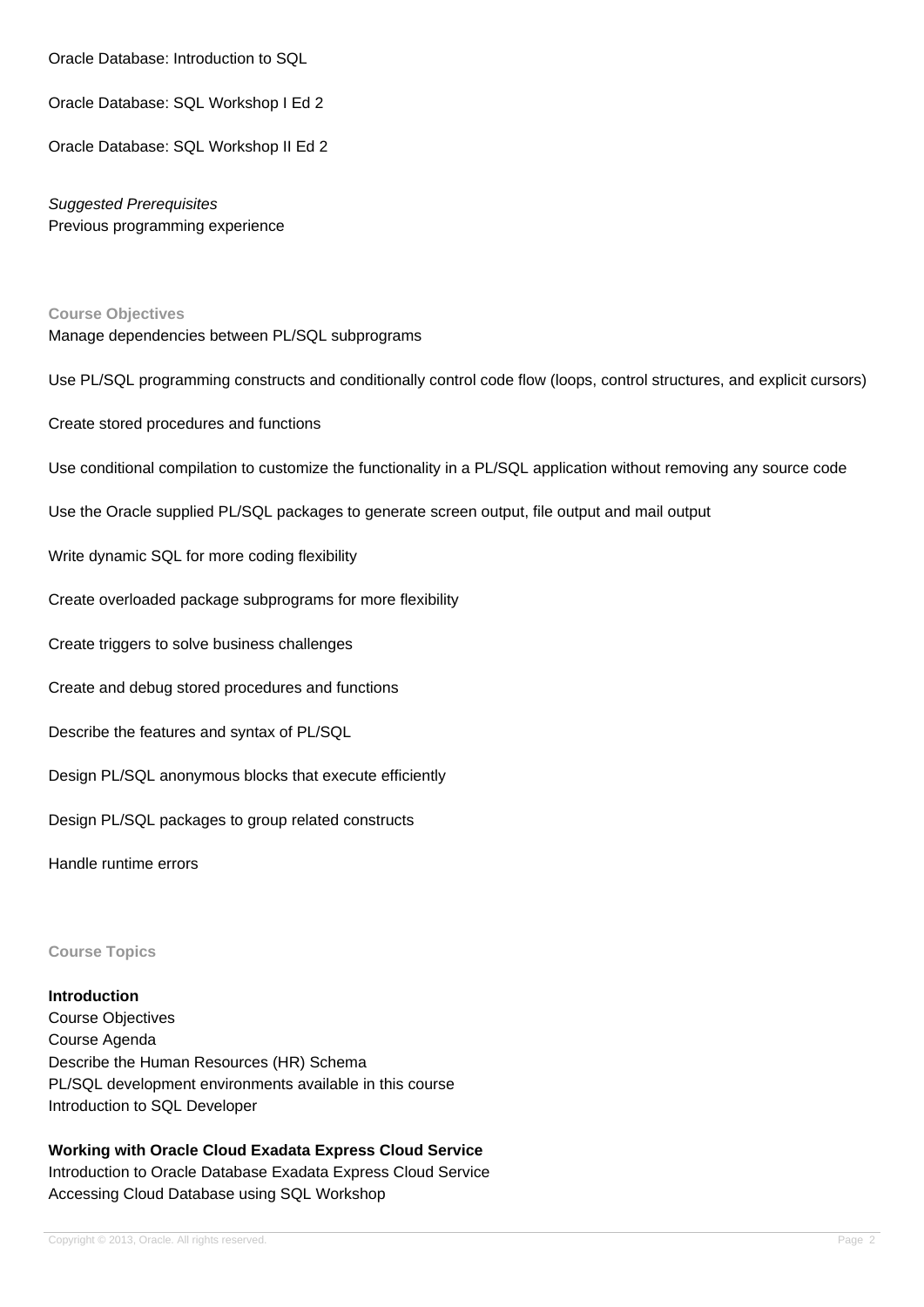Connecting to Exadata Express using Database Clients

#### **Introduction to PL/SQL**

Overview of PL/SQL Identify the benefits of PL/SQL Subprograms Overview of the types of PL/SQL blocks Create a Simple Anonymous Block How to generate output from a PL/SQL Block?

#### **Declare PL/SQL Variables**

List the different Types of Identifiers in a PL/SQL subprogram Usage of the Declarative Section to Define Identifiers Use variables to store data Identify Scalar Data Types The %TYPE Attribute What are Bind Variables? Sequences in PL/SQL Expressions

#### **Write Anonymous PL/SQL Blocks**

Describe Basic PL/SQL Block Syntax Guidelines Learn to Comment the Code Deployment of SQL Functions in PL/SQL How to convert Data Types? Describe Nested Blocks Identify the Operators in PL/SQL

## **SQL Statements in a PL/SQL block**

Invoke SELECT Statements in PL/SQL Retrieve Data in PL/SQL SQL Cursor concept Avoid Errors by using Naming Conventions when using Retrieval and DML Statements Data Manipulation in the Server using PL/SQL Understand the SQL Cursor concept Use SQL Cursor Attributes to Obtain Feedback on DML Save and Discard Transactions

#### **Control Structures**

Conditional processing using IF Statements Conditional processing using CASE Statements Describe simple Loop Statement Describe While Loop Statement Describe For Loop Statement Use the Continue Statement

## **Composite Data Types**

Use PL/SQL Records The %ROWTYPE Attribute Insert and Update with PL/SQL Records INDEX BY Tables Examine INDEX BY Table Methods Use INDEX BY Table of Records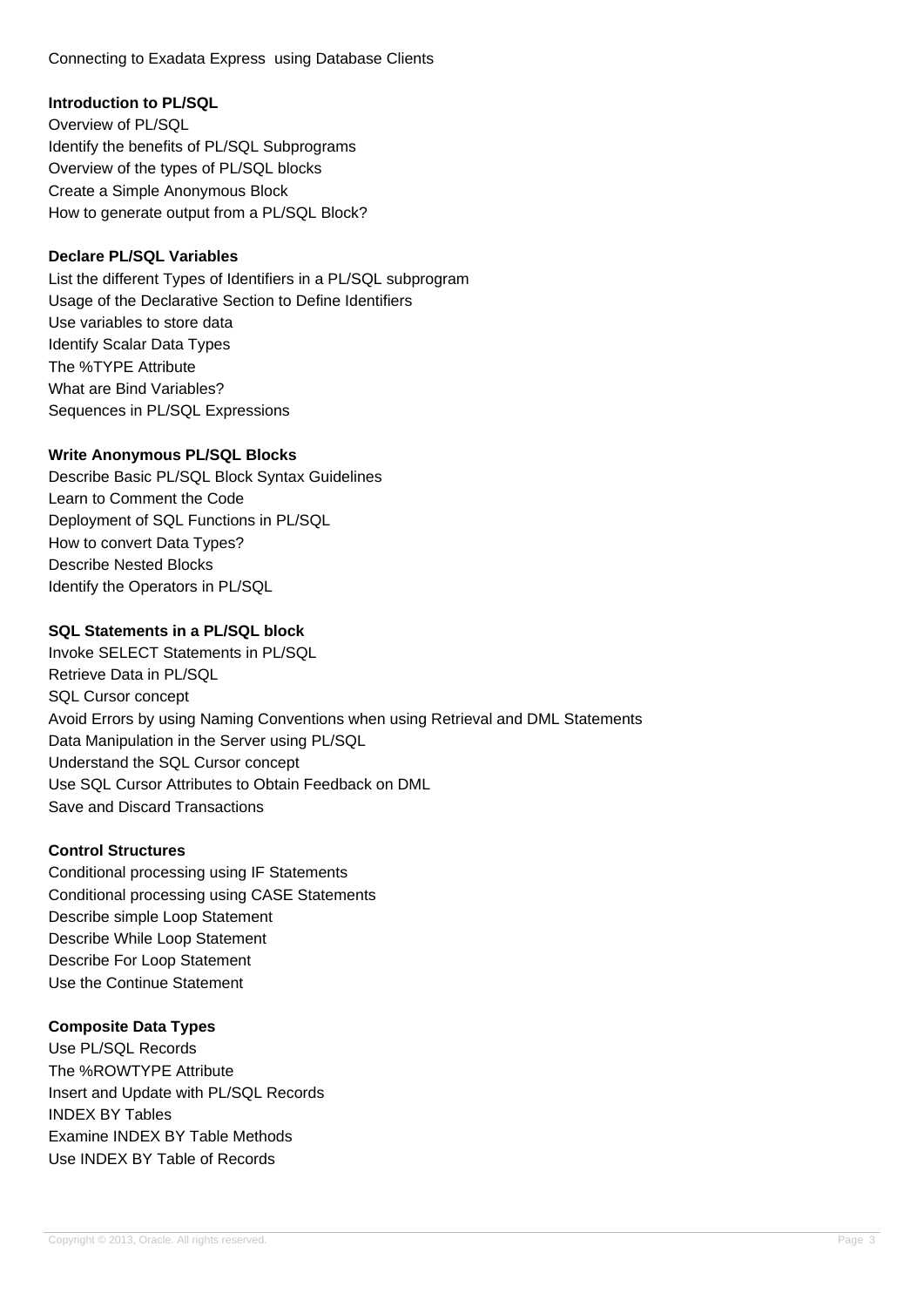## **Explicit Cursors**

What are Explicit Cursors? Declare the Cursor Open the Cursor Fetch data from the Cursor Close the Cursor Cursor FOR loop The %NOTFOUND and %ROWCOUNT Attributes Describe the FOR UPDATE Clause and WHERE CURRENT Clause

## **Exception Handling**

Understand Exceptions Handle Exceptions with PL/SQL Trap Predefined Oracle Server Errors Trap Non-Predefined Oracle Server Errors Trap User-Defined Exceptions Propagate Exceptions RAISE\_APPLICATION\_ERROR Procedure

## **Stored Procedures**

Create a Modularized and Layered Subprogram Design Modularize Development With PL/SQL Blocks Understand the PL/SQL Execution Environment List the benefits of using PL/SQL Subprograms List the differences between Anonymous Blocks and Subprograms Create, Call, and Remove Stored Procedures Implement Procedures Parameters and Parameters Modes View Procedure Information

## **Stored Functions**

Create, Call, and Remove a Stored Function Identify the advantages of using Stored Functions Identify the steps to create a stored function Invoke User-Defined Functions in SQL Statements Restrictions when calling Functions Control side effects when calling Functions View Functions Information

## **Debugging Subprograms**

How to debug Functions and Procedures? Debugging through SQL Developer

## **Packages**

Listing the advantages of Packages Describe Packages What are the components of a Package? Develop a Package How to enable visibility of a Packages Components? Create the Package Specification and Body using the SQL CREATE Statement and SQL Developer Invoke the Package Constructs View the PL/SQL Source Code using the Data Dictionary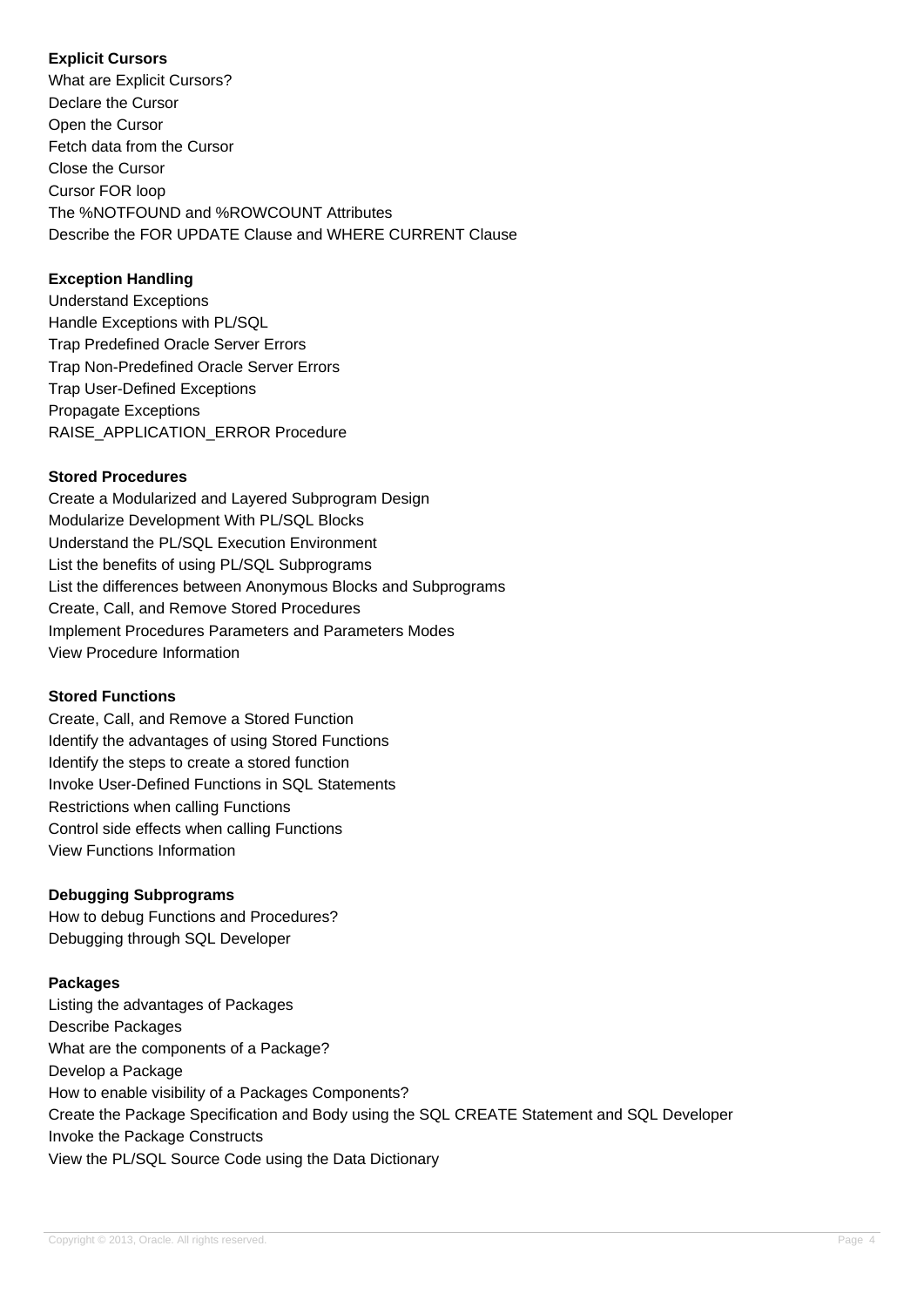#### **Deploying Packages**

Overloading Subprograms in PL/SQL Use the STANDARD Package Use Forward Declarations to solve Illegal Procedure Reference Implement Package Functions in SQL and Restrictions Persistent State of Packages Persistent State of a Package Cursor Control side effects of PL/SQL Subprograms Invoke PL/SQL Tables of Records in Packages

## **Implement Oracle-Supplied Packages in Application Development**

What are Oracle-Supplied Packages? Examples of some of the Oracle-Supplied Packages How does the DBMS\_OUTPUT Package work? Use the UTL\_FILE Package to Interact with Operating System Files Invoke the UTL\_MAIL Package Write UTL\_MAIL Subprograms

#### **Dynamic SQL**

The Execution Flow of SQL What is Dynamic SQL? Declare Cursor Variables Dynamically Executing a PL/SQL Block Configure Native Dynamic SQL to Compile PL/SQL Code How to invoke DBMS\_SQL Package? Implement DBMS\_SQL with a Parameterized DML Statement Dynamic SQL Functional Completeness

## **Design Considerations for PL/SQL Code**

Standardize Constants and Exceptions Understand Local Subprograms Write Autonomous Transactions Implement the NOCOPY Compiler Hint Invoke the PARALLEL\_ENABLE Hint The Cross-Session PL/SQL Function Result Cache The DETERMINISTIC Clause with Functions Usage of Bulk Binding to Improve Performance

#### **Triggers**

Describe Triggers Identify the Trigger Event Types and Body Business Application Scenarios for Implementing Triggers Create DML Triggers using the CREATE TRIGGER Statement and SQL Developer Identify the Trigger Event Types, Body, and Firing (Timing) Differences between Statement Level Triggers and Row Level Triggers Create Instead of and Disabled Triggers How to Manage, Test and Remove Triggers?

## **Creating Compound, DDL, and Event Database Triggers**

What are Compound Triggers? Identify the Timing-Point Sections of a Table Compound Trigger Understand the Compound Trigger Structure for Tables and Views